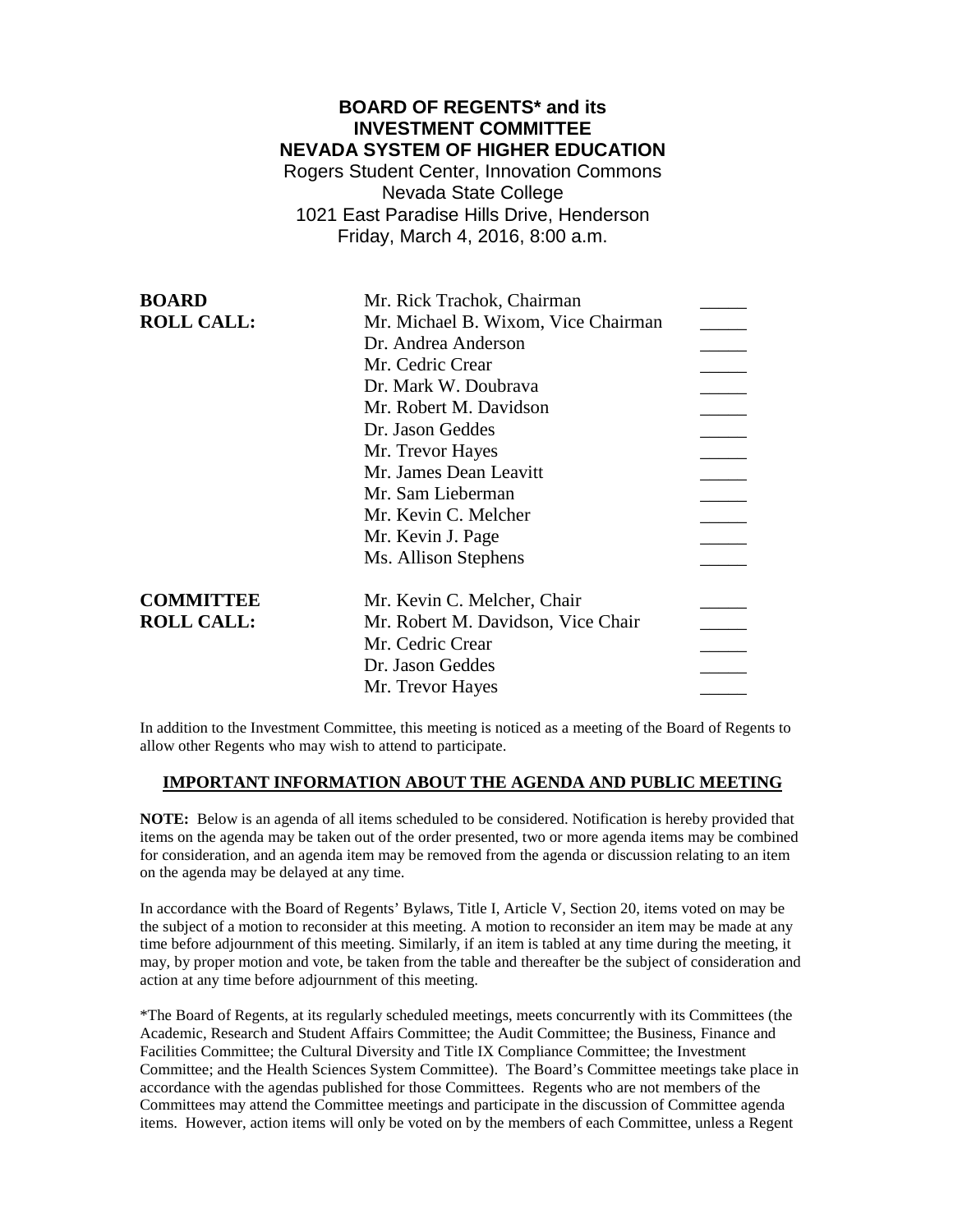### **Investment Committee Agenda Page 2 Page 2 Page 2 Page 2** 03/04/16

is temporarily made a member of that Committee under Board of Regents' Bylaws, Title 1, Article VI, Section 6. The full Board of Regents will consider Committee action items in accordance with the Board of Regents' agenda published for the current or for a subsequent meeting.

In accordance with the Board of Regents' Bylaws, Title 1, Art. V, Section 13, a quorum may be gained by telephonic hookup.

Some agenda items are noted as having accompanying reference material. Reference material may be accessed on the electronic version of the agenda by clicking the reference link associated with a particular item. The agenda and associated reference material may also be accessed on the Internet by visiting the Board of Regents' website at:

### <http://system.nevada.edu/Nshe/index.cfm/administration/board-of-regents/meeting-agendas/>

Many public libraries have publicly accessible computer terminals. Copies of the reference material and any additional support materials that are submitted to the Board of Regents' Office and then distributed to the members of the Board of Regents after the mailing of this agenda but before the meeting, will be made available as follows: 1. Copies of any such materials are available at the Board of Regents' Office at 2601 Enterprise Road, Reno, Nevada and the Board of Regents' Office at 4300 S. Maryland Parkway, Las Vegas, Nevada. A copy may be requested by calling Nancy Stone at (702) 889-8426; 2. Copies of any such materials will also be available at the meeting site.

Reasonable efforts will be made to assist and accommodate physically disabled persons attending the meeting. Please call the Board office at (775) 784-4958 in advance so that arrangements may be made.

# **1. PUBLIC COMMENT INFORMATION ONLY**

Public comment will be taken during this agenda item. No action may be taken on a matter raised under this item until the matter is included on an agenda as an item on which action may be taken. Comments will be limited to three minutes per person. Persons making comment will be asked to begin by stating their name for the record and to spell their last name. The Committee Chair may elect to allow additional public comment on a specific agenda item when that agenda item is being considered.

In accordance with Attorney General Opinion No. 00-047, as restated in the Attorney General's Open Meeting Law Manual, the Chair may prohibit comment if the content of that comment is a topic that is not relevant to, or within the authority of, the Board of Regents, or if the content is willfully disruptive of the meeting by being irrelevant, repetitious, slanderous, offensive, inflammatory, irrational or amounting to personal attacks or interfering with the rights of other speakers.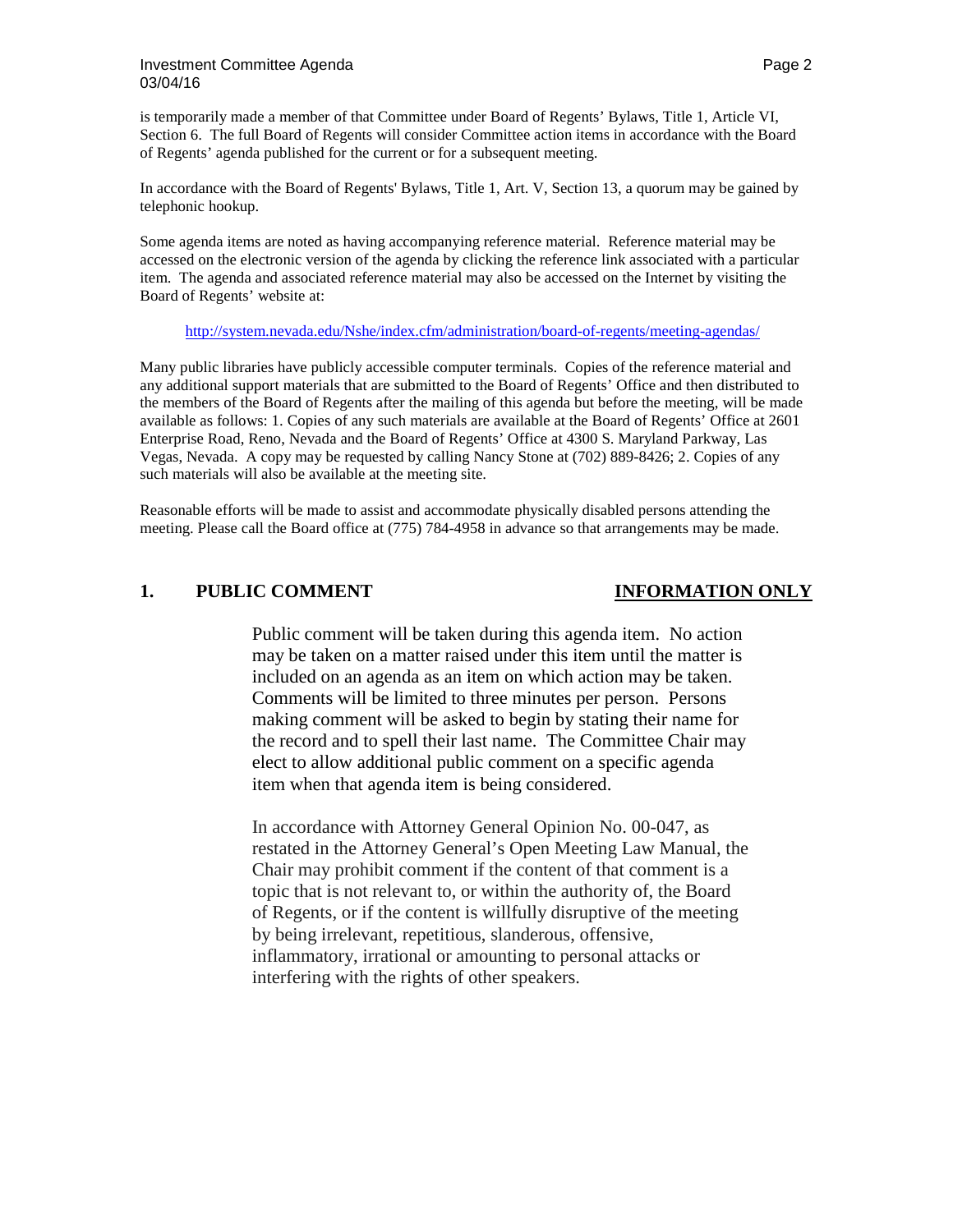## **2. MINUTES FOR POSSIBLE ACTION**

Request is made for the approval of the minutes from the October 23, 2015, and the December 3, 2015, meetings. *[\(Refs. INV-2a](http://system.nevada.edu/tasks/sites/Nshe/assets/File/BoardOfRegents/Agendas/2016/mar-mtgs/inv-refs/IF-2a.pdf) [and INV-2b\)](http://system.nevada.edu/tasks/sites/Nshe/assets/File/BoardOfRegents/Agendas/2016/mar-mtgs/inv-refs/IF-2b.pdf)*

# **3. POOLED ENDOWMENT AND FOR POSSIBLE ACTION OPERATING FUNDS; OPERATING POOL RESERVE**

Staff from Cambridge Associates and System Administration will present a report on asset allocation and investment returns for the pooled Endowment and pooled Operating Funds for the quarter ended December 31, 2015. NSHE staff will also provide an update on the status of the Operating Pool Reserve. Cambridge Associates and System Administration staff may also provide specific recommendations on fund managers which may include hiring, terminating or changing managers. The Committee may take action based on the report and recommendations, including making recommendations to the Board to change the asset allocation, fund managers and/or strategic ranges for the pooled funds.

*ESTIMATED TIME: 30 mins.*

# **4. OUTSOURCED CHIEF INVESTMENT INFORMATION ONLY OFFICER – REQUEST FOR PROPOSALS**

Vice Chancellor for Finance and Administration, Vic Redding, will present an update on the solicitation of an Outsourced Chief Investment Officer to manage the System's Operating and/or Endowment Funds.

*ESTIMATED TIME: 15 mins.*

# **5. NEW BUSINESS INFORMATION ONLY**

Items for consideration at future meetings may be suggested. Any discussion of an item under "New Business" is limited to description and clarification of the subject matter of the item, which may include the reasons for the request.